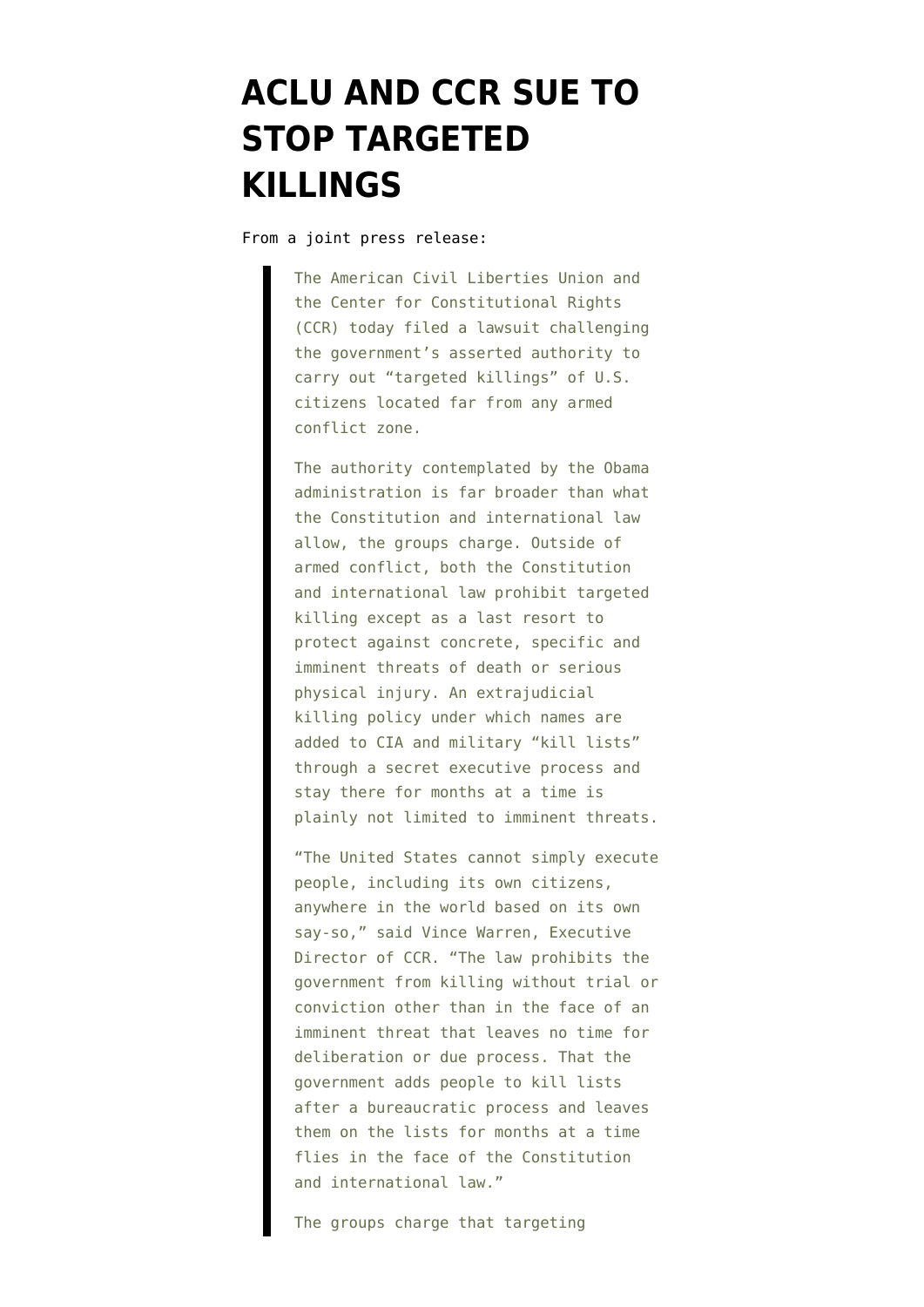individuals for execution who are suspected of terrorism but have not been convicted or even charged – without oversight, judicial process or disclosed standards for placement on kill lists – also poses the risk that the government will erroneously target the wrong people. In recent years, the U.S. government has detained many men as terrorists, only for courts or the government itself to discover later that the evidence was wrong or unreliable.

According to today's legal complaint, the government has not disclosed the standards it uses for authorizing the premeditated and deliberate killing of U.S. citizens located far from any battlefield. The groups argue that the American people are entitled to know the standards being used for these life and death decisions.

"A program that authorizes killing U.S. citizens, without judicial oversight, due process or disclosed standards is unconstitutional, unlawful and un-American," said Anthony D. Romero, Executive Director of the ACLU. "We don't sentence people to prison on the basis of secret criteria, and we certainly shouldn't sentence them to death that way. It is not enough for the executive branch to say 'trust us' – we have seen that backfire in the past and we should learn from those mistakes."

CCR and the ACLU were retained by Nasser Al-Aulaqi to bring a lawsuit in connection with the government's decision to authorize the targeted killing of his son, U.S. citizen Anwar Al-Aulaqi, whom the CIA and Defense Department have targeted for death. The complaint asks a court to rule that using lethal force far from any battlefield and without judicial process